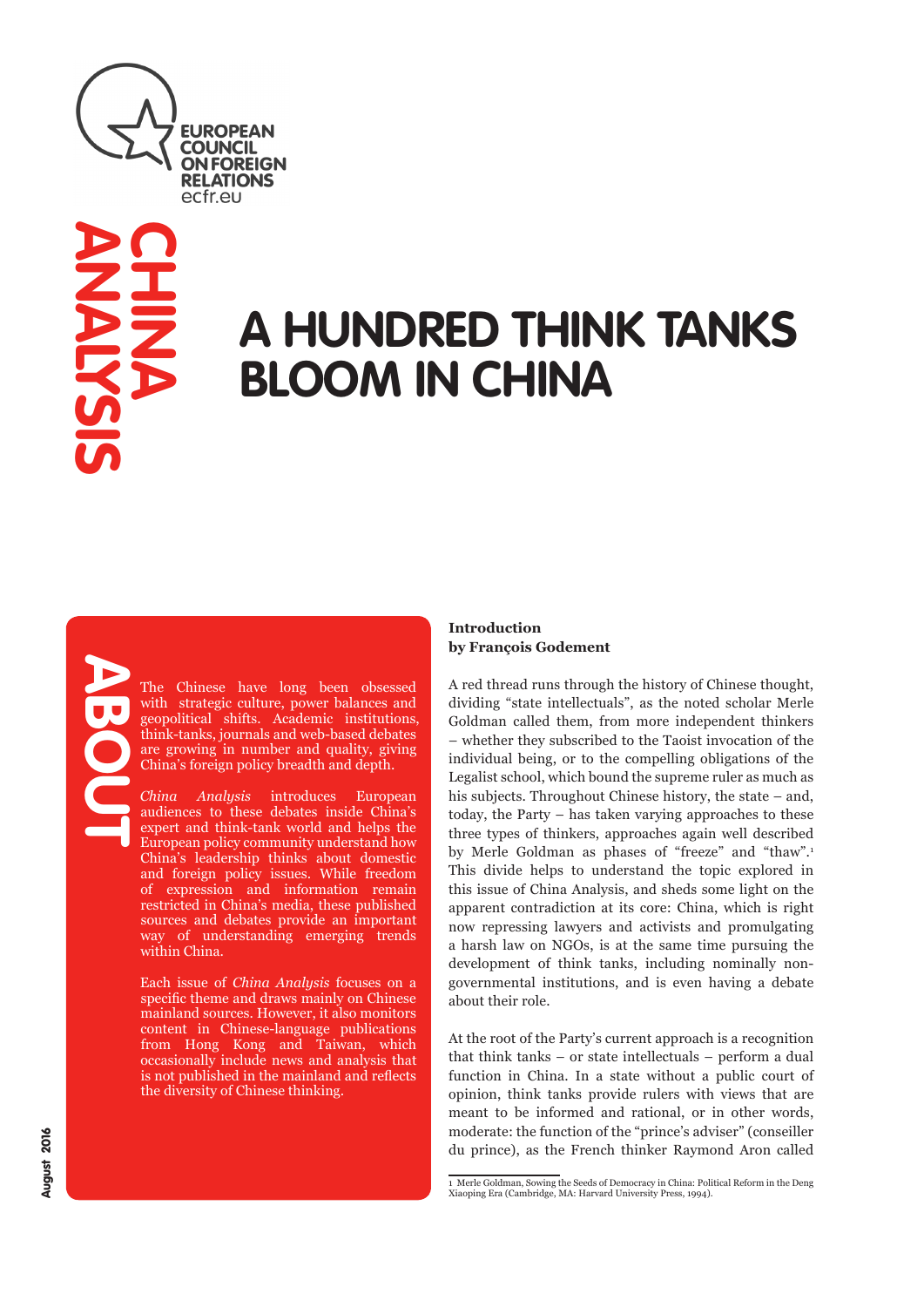it. The other function, which coincides more broadly with "soft power" as Chinese officialdom sees it, is to broadcast Chinese views of the world.

Our exploration seems to indicate that at the moment, there is perhaps a shortage of those capable of performing the first function, and a surfeit of those ready to fulfil the second. On the "prince's adviser" function, several authors criticise the lack of independent thinking among Chinese think tanks. From the think tank located at the heart of state power, a wish is expressed for fewer, but better, think tankers. A well-known think tanker based overseas complains that there are not enough independent thinkers. However, this should not be mistaken for a call for more critical thinking or more political participation: the very same think tanker has just publicly denounced "lawyers (who) have lost their status by stirring up social activism."2

The moral – and very practical – dilemma is, of course, not unique to China. He who pays the piper tends to call the tune, which means that state-funded think tanks are likely to produce ideas acceptable to the state. In this regard, it is worth noting that Xi Jinping's China is also encouraging the development of privately funded think tanks. A striking example of this kind of think tank already existed before 2012: the Unirule Institute of Economics published, for example, some of the most interesting studies on the structure of the the Chinese state economy. Unhappily, one gets the sense that newer outfits are much less likely to come up with independent thinking; rather, they often seem to simply jump on the latest bandwagon. The numerous centres and conferences related to the One Belt, One Road Initiative are a case in point.

Nonetheless, the Chinese Party-state is serious about filling the space between power and populace, between China and international opinion. It wants to be kept abreast of all developments, and it is ready to pay to achieve this. It understands the role that think tanks fulfil as service providers influencing the views of everyone – from the leaders to the led. It is a safe bet to say that there are more think tankers in Beijing and other centres in China than there are in any other country save the United States. In this area, too, a long-term competition is under way.

 $\overline{2}$ 

ECFR/184

<sup>2</sup> Zheng Yongnian cited in Guo Kai and Wu Yan, "Lawyers should not break law by stirring up trouble", China Daily, 8 August 2016, available at http://www.chinadaily.com.cn/ china/2016-08/08/content\_26379949.htm.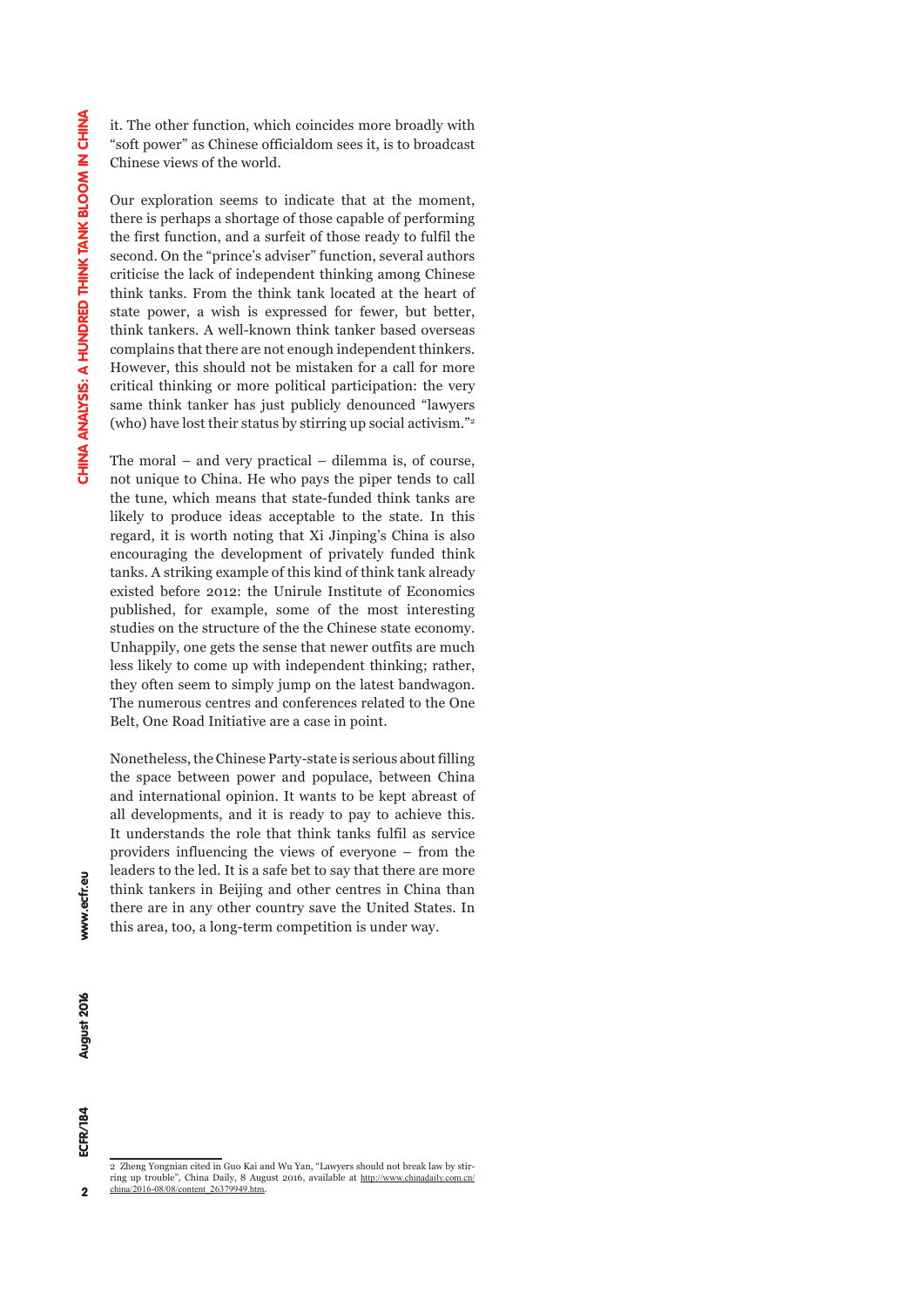### **Independence and influence: The future of Chinese think tanks**

#### Silvia Menegazzi

A Chinese government plan to construct think tanks with "Chinese characteristics" has sparked intense debate among the country's academics. The plan suggests that the political elites intend to gain greater control of this key sector of policymaking, which could mean that think tanks become more inclined to serve the interests of the Party in the coming years.3

In October 2014, speaking in front of a group tasked with developing guidelines for policy reform, President Xi Jinping said that China's think tanks had developed rapidly in recent decades, and that they now played a leading role in shaping the country's social development and economic reform programme.4 However, the president noted that Chinese think tanks still lack a substantial "international reputation" (国际知名

度, *guoji zhimingdu*) or significant "influence" (影响力, *yingxiangli*). Xi said that "constructing think tanks with Chinese characteristics is a

believes the Chinese intelligentsia does not have a systematic critical viewpoint on the country's development"

major task in order to develop scientific decision-making, democratic decision-making, China's national governance, and modernisation, as well as to strengthen China's soft power".5 After this meeting, a plan to institutionalise and develop the think tank sector in China was drafted.

On 1 January 2015, the Communist Party (CCP) General Office and the State Council General Office released a document setting out the guiding ideology, basic principles, and general objectives for the development of a new kind of Chinese think tank – the "Opinion on strengthening the construction of new types of think tanks with Chinese characteristics" (hereafter, the Opinion). According to the document, think tanks should be oriented towards long-term research projects, information gathering, and consultancy services. Their staff should possess a high level of expertise and they should build up influence. They should have a well-developed organisational structure and the capacity to generate sustainable funding. They should be able to develop multi-level academic exchanges at home as well as internationally.

The Opinion notes the important role that policy research plays in the government's decision-making process, and recognises the shortage of institutionalised arrangements for consulting leading personalities and talents in policymaking. Moreover, the Opinion acknowledges that think tanks play "an irreplaceable role in international relations", pointing out that they are very important to China's soft power.6

### **A Chinese theory of China**

The publication of the Opinion feeds into an ongoing debate about the influence of public intellectuals, academics, and policy experts on China's decision-making process. In response, many academics have spoken out about the current state of the Chinese intelligentsia. Zheng Yongnian, for example, who heads the East Asia Institute at the University of Singapore and who is particularly active in the Chinese intellectual debate, believes that the major problem of Chinese think tanks is not that they are backward compared to those in the United States or Europe, but a broader issue: the Chinese intelligentsia does not have a systematic critical viewpoint on the country's political and economic development.7 Intellectuals and academics tend to rely excessively on Western ideas, which prevents them from developing long-term solutions appropriate for the Chinese context.

Despite China's improved economic performance over the last 30 years, Zheng argues that advice on policy implementation from experts and academics in China remains extremely limited. For instance, he says that Chinese economists have failed to provide systematic solutions to China's economic difficulties. Zheng believes that experts in China have made only superficial contributions to Xi Jinping's recent "supply-side" economic restructuring (供 给侧改革, *gongji ce gaige*), as they did in the 2000s with the theory of the "Three Represents" (三个代表, *sange daibiao*).8 Zheng argues that reform can only succeed if experts begin to recognise the need for China to establish its own supply-side economics, free from the influence of Western theories.9

Interestingly, his critics say that Zheng Yongnian himself has been too influenced by Western ideas, and that he has become today what Zhen Peng calls an "invisible nationalist" (隐形民族主义者, *yinxing minzuzhuyizhe*).10 Zhen says

<sup>3 &</sup>quot;Opinion on strengthening the construction of new types of think tanks with Chinese characteristics" (关于加强中国特色新型智库建设的意见, *Guanyu jiaqiang Zhongguo tese xinxing zhiku jianshe de yijian*), State Council General Office, 1 January 2015 (hereafter, "Opinion", State Council General Office).

<sup>4</sup> Xi was speaking at the Central Leading Group for Comprehensively Deepening Reforms, which was established in December 2013.

<sup>5 &</sup>quot;Why did Xi Jinping emphasise the idea of building think tanks with Chinese char-acteristics?' (习近平为何特别强调新型智库建设?, *Xi Jinping weihe tebie qiangdiao xinxing zhiku jianshe ?*), *People's Daily,* 29 October 2014, available at http://theory.people.com. cn/n/2014/1029/c148980-25928251.html.

<sup>6 &</sup>quot;Opinion", State Council General Office.

<sup>7</sup> Zheng Yongnian, "China has entered an era of intellectual shortage" (中国已经进入一个知识的短时时代, *Zhongguo yijing jinru yige zhishi duanque de shidai), Lianhe Zaoboo, 29 J*anner 2006, available at http://www.21ccom.ne/thml/2016/gq the director of the East Asia Institute at the University of Singapore.

<sup>8</sup> The "Three Represents" was a theory put forward by President Jiang Zemin in 2000: Jiang said the CPC was to represent "the development trend of China's advanced productive forces, the orientation of China's advanced culture, and the fundamental interests of the overwhelming majority of the Chinese people." See "Three Represents", News of the Communist Party of China, 23 June 2006, available at http://english.cpc.people.com.cn/66739/4521344.html.

<sup>9</sup> Zheng, "China has entered an era of intellectual shortage".

<sup>10</sup> Zhen Peng, "Criticising the false rationalism of Zheng Yongnian", (批评郑永年的伪理性 主义, *piping Zheng Yongnian de wei lixingzhuyi*), *Gongshiwang*, 11 March 2016, available at http://www.21ccom.net/html/2016/gqmq\_0311/2363.html (hereafter, Zhen, "Criticising the false<br>rationalism of Zheng Yongnian"). Zhen Peng is a researcher at Chinese Shandong University.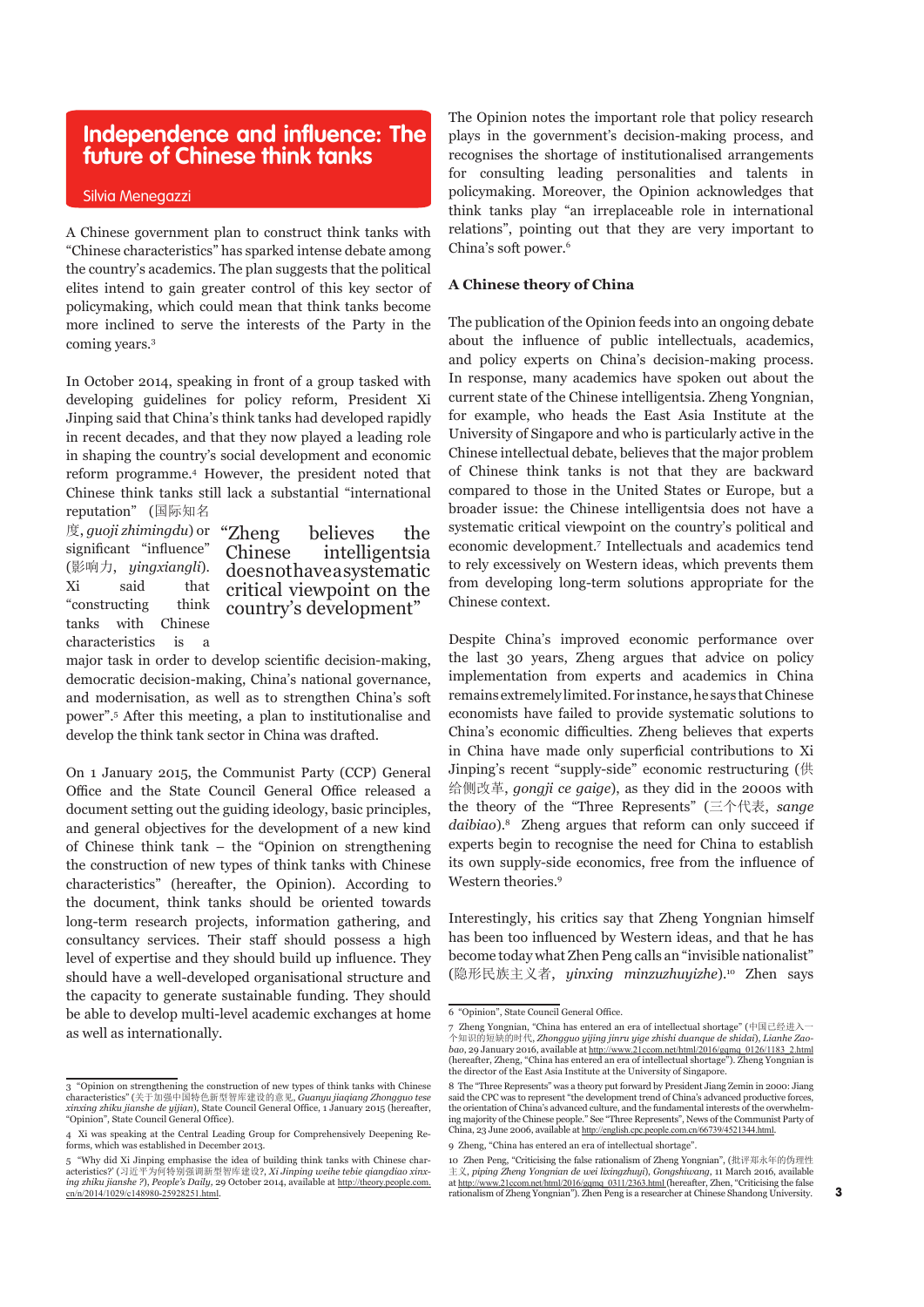that, living overseas, Zheng Yongnian has become a simple "trumpeter" (吹鼓手, *chuigushou*) (from abroad), and this is why his ideas are often not in line with those of the Chinese government.11 Zhen argues that times are changing, and that left-wing forces in China should "raise their heads".12

#### **Independence and influence**

Zheng Yongnian criticises the lack of independence from the government of think tanks in particular and Chinese public intellectuals in

general (公共知识分子, *gonggong zhishifenzi*), on the grounds that this means that they cannot be objective in formulating policy and providing advice. For Zheng, impartiality

"Intellectuals tend to excessively Western ideas, which prevents them from developing solutions appropriate for the Chinese context"

and independence are

universal standards (普适性的标准, *pushixingde biaozhun*) that are more important than influence.<sup>13</sup>

Others argue that public intellectuals and experts in China are influential, whether they are independent or not. Nie Huihua identified what he sees as mistakes in Zheng's judgement of Chinese think tanks. Nie says that Zheng is wrong to think that intellectual circles have a vital role in Chinese decision-making; rather, they are the "icing on the cake" (锦上添花的功能, *jinshangtianhua de gongneng*) in policymaking and policy implementation. However, this is changing, and Nie complains that Zheng Yongnian has "remained silent about major transformations while talking only about minor ones" (避重就轻, *bizhongjiuqing*). For example, although it is not easy to candidly discuss sensitive topics in China, the Chinese Academy of Social Sciences (CASS) has left its mark on numerous recent policies, such as the One Belt, One Road infrastructure initiative, and the supply-side plan. It has discussed and criticised these policies without holding back, and has proposed new ideas for their implementation.<sup>14</sup>

The question of the "Chinese-ness" of think tanks and their relationship with the party-state is increasingly important as reforms make these think tanks more visible and active at the international level. Chinese scholars believe that international experience will help think tanks to develop and become more powerful actors in the decision-making process. But at the same time, they recognise that having a good relationship with the government is a fundamental precondition if think tanks are to be allowed to continue their activities.15 The Opinion is premised on maintaining this delicate balance between international exposure and political control of think tanks, so they can become central tools in China's domestic governance and soft power abroad. This will make implementing the Opinion all the more complicated. The extent to which think tanks will be able to provide systematic, long-term research and policy advice to China's leaders will depend to a large extent on how they balance their proximity to government with the new opportunities produced by their international experiences.

 $184$ 

www.ecfr.eu

August 2016

<sup>11</sup> Zhen, "Criticising the false rationalism of Zheng Yongnian".

<sup>12</sup> See Zheng Yongnian, "The supply-side reforms needed by entrepreneurs" (企业家需 要什么样的供给侧改革, *Qiye jia shuyao shenmeyang de gongji ce gaige*), *Ifeng.com*, 2 March 2016, available at http://news.ifeng.com/a/20160302/47655767\_0.shtml

<sup>13 &</sup>quot;Zheng Yongnian: I am very pessimistic about so-called Chinese think tanks" (郑永 年: 我对中国所谓的智库很悲观, *Zheng Yongnian: Wo dui Zhongguo suoyou de zhi-ku hen beiguan*), *Gongshiwang*, 29 January 2016, available at http://www.21ccom.net/ html/2016/ggqz\_0129/1332\_2.html.

<sup>14</sup> Nie Huihua, "Mr. Zheng Yongnian, it's easy to talk but getting things done is another matter" (郑永年先生站着说话不腰疼, *Zheng Yongnian Xiansheng zhenzheshuohuabuyaoteng*), *Gongshiwang*, 29 January 2016, available at http://www.21ccom.net/html/2016/ gamq\_0129/1317.html. Nie Huihua is an economist at Renmin University of China.

<sup>15</sup> Huang Renwei and Fu Yong, "To Build New Type of Think Tanks by Learning from International Experience" (中国新型智库建设与国际经验借鉴, *Zhongguo xinxing zhiku jianshi yu guoji jingyan jiejian*), *Guoji Guanxi Yanjiu*, No. 6, 2015, pp. 3-11. Huang Ren-wei and Fu Yong are both researchers at the Shanghai Academy of Social Science.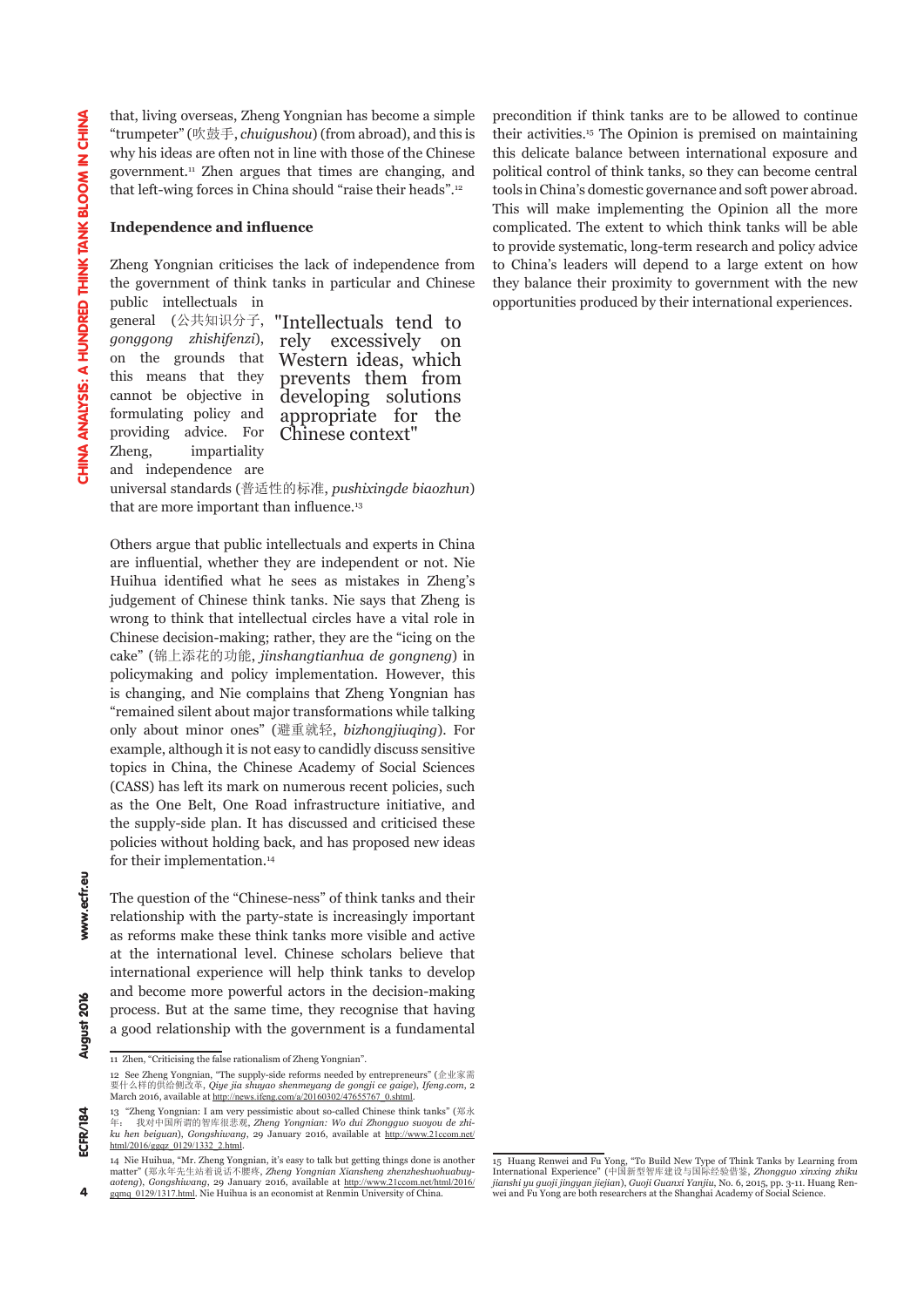### **China's new think tank diplomacy**

#### Pascal Abb

Foreign policy has long been an important research area for China's think tank sector, and the Central Committee's 2015 plan to build "think tanks with Chinese characteristics" further stresses the national importance of Chinese foreign policy think tanks (FPTTs).16 According to the directive, the emergence of "unprecedentedly complex and difficult global issues" means that the government needs better foreign policy advice, and FPTTs are described as "important carriers of national soft power" that are expected to conduct public diplomacy and other exchanges in order to "strengthen China's international influence and the power of its discourse".

As a result, Chinese FPTTs are quickly expanding their portfolio of activities, their international networks, and their public profiles. This article will examine the ways in which Chinese think tankers and other experts have taken on these new roles, their ideas about how to perform these roles, and their opinions on the overall progress of China's FPTTs. Although the current think tank boom has been met with widespread enthusiasm, it is important to note that think tank development is still shaped by China's authoritarian political environment. In order to avoid frustration later, their international partners should maintain a realistic view of the opportunities and constraints faced by Chinese FPTTs.

### **Quality versus quantity**

In Chinese debates about the future of the country's FPTT sector, commentators agree that China's rapid emergence as a pivotal global actor has placed much greater demands on these institutes. In the past, Chinese diplomats have often had to hash out positions and conduct negotiations on issues like climate change without much intellectual support – think tanks should now become a kind of "early warning system" and provide more timely advice to officials.

However, as shown in a recent debate in a prominent Chinese international relations journal, think tankers are split on how best to achieve this. Some, like Zhu Feng, call for FPTTs to have greater independence and more control over their own research agendas so as to boost creativity and avoid groupthink.17 According to the author, "Chinese FPTTs must position themselves as an independent 'social force' (社会性的力量, *shehuixing de liliang*) in order to be able to provide different options and different voices on international issues", and this would ultimately benefit the government. At present, "too many think tanks only

work to obtain leaders' endorsements (批示, *pishi*) and explain policies […] but the real value of think tanks is to provide diverse options for how to respond to serious and complicated international issues".18 This points to the basic contradiction faced by state-dependent institutions in an authoritarian state: on the one hand, they are expected to improve policy outcomes, but on the other, they are often restricted to legitimising and interpreting decisions that have already been made.

Others put forward a more conservative vision. Lin Limin argues that, because of its size, China has too many experts, which means that high-level decision makers are flooded by competing policy suggestions.19 In his view, the solution is to focus on quality over quantity, by fostering an "elite of the elite", who would presumably be given privileged access to decision makers. Zhao Minghao also identifies a mismatch within China's "marketplace of ideas", but sees the main problem as being on the supply side: think tanks should develop a better "policy feeling" and greater sensitivity

"For Zhu Feng, 'too many think tanks only work to obtain leaders' endorsements'"

towards political demands by "analysing leaders' speeches and other key materials to find out what is troubling policymakers, and focus their research accordingly".20

This exchange can be seen as a snapshot of a much broader debate on China's future: whether the country should persist with a top-down, state-centric approach, or whether it should open up greater space for civil society.

### **Internationalisation and "telling the China story"**

Even without fundamental political and social liberalisation, however, Chinese FPTTs have already taken on many new roles and activities, especially in terms of international outreach. In the coming years, these will be showcased as China embarks on its first project of truly global scope: the One Belt, One Road (OBOR) infrastructure initiative, intended to upgrade transport links across Eurasia.

Think tanks are closely involved in this project. They are expected to provide know-how for its realisation and to carry out strategic coordination with international partners. According to Shi Yulong, the issues surrounding OBOR are "far more complicated and difficult than drawing up national development strategies and policies, which opens a vast space for think tanks to display their unique capabilities".<sup>21</sup>

<sup>16 &</sup>quot;Opinion on strengthening the construction of new types of think tanks with Chinese characteristics" (关于加强中国特色新型智库建设的意见, *Guanyu jiaqiang Zhongguo tese xinxing zhiku jianshe de yijian*), State Council General Office, 1 January 2015.

<sup>17</sup> Zhu Feng, "Problems to be pondered and tackled in the development of Foreign Policy<br>Think Tanks" (国际问题研究智库发展中需要思考和解决的问题, Guoji wenti yanjiu zhiku<br>fazhan zhong xuyao sikao he jiejue de wenti), Xiandai Guoji Guanxi, Apr Feng is a professor of International Relations at Nanjing University.

<sup>18</sup> A "pishi" is basically an official's endorsement of an internal policy suggestion, which is considered a great distinction and mark of influence for the author.

<sup>19</sup> Lin Limin, "Building Chinese think tanks: How to avoid overcrowding?" (中国智库 建设:如何避免'千智万库'挤独木桥,*Zhongguo zhiku jianshe: ruhe bimian 'qian zhi wan ku' jidu muqiao?*), *Xiandai Guoji Guanxi*, April 2016. Lin Limin is a research professor at the China Institute of Contemporary International Relations (CICIR).

<sup>20</sup> Zhao Minghao, "The building of FPTTs must turn towards the key point" (国际问题智 库建设需扭住关键环节, *guoji wenti zhiku jianshe xu niuzhu guanjian huanjie*), *Xiandai Guoji Guanxi*, April 2016. Zhao Minghao is a researcher at the Contemporary World Studies Center of the International Department of the Central Committee.

<sup>21</sup> Shi Yulong, "Using think tanks to support and promote the building of 'One Belt, One Road'" (以智库为支撑推进,一带一路,建设 ui zhiku uwi zhichena tujiin 'ui dai ui hi Road'" (以智库为支撑推进'一带一路'建设, *yi zhiku wei zhicheng tuijin 'yi dai yi lu' jianshe*), *China Development Observation*, January 2016 (hereafter, Shi, "Using think tanks to support and promote the building of 'One Belt, One Road'"). Shi Yulong is direc-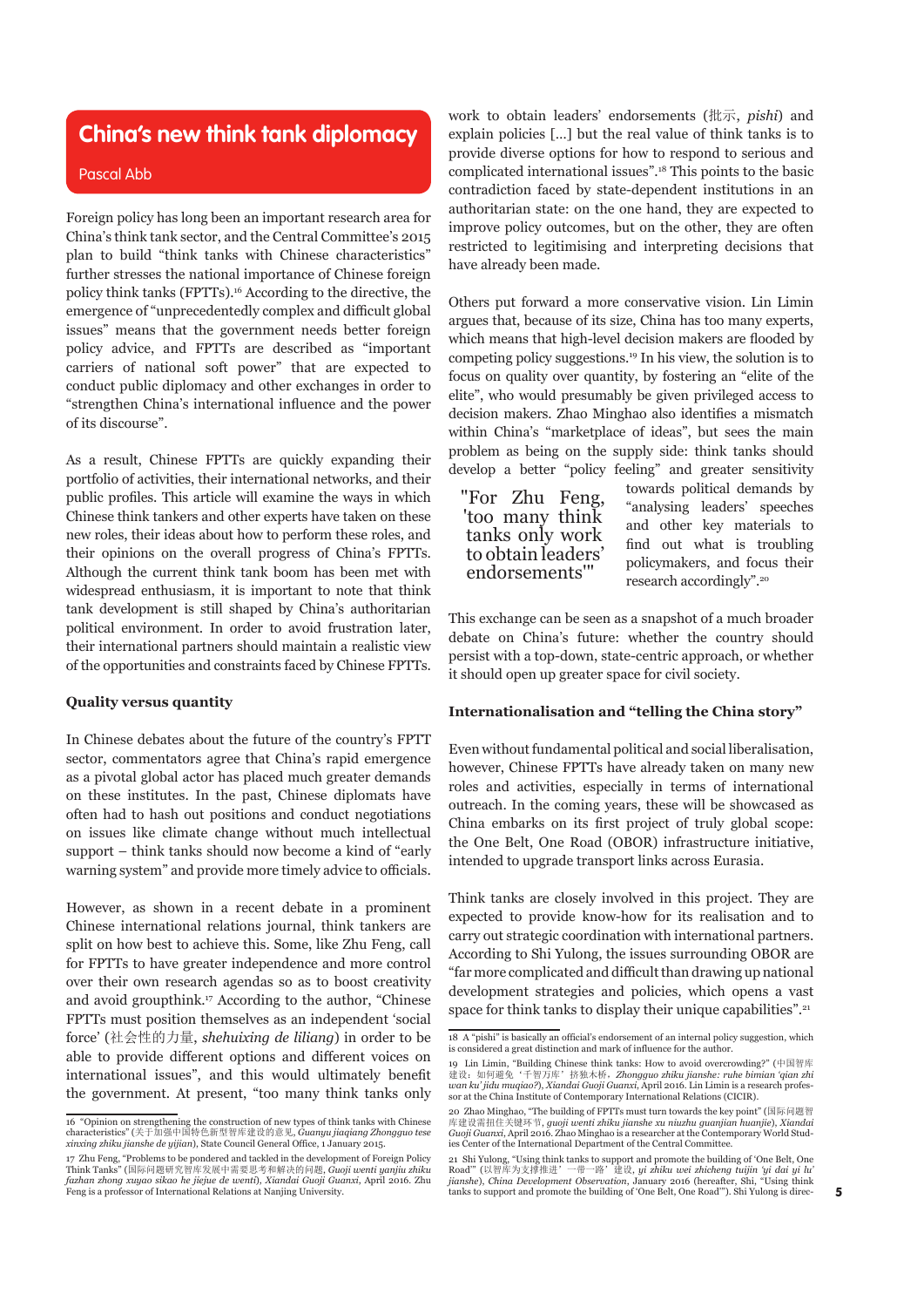They could use this opportunity to "tell a good China story" (讲好中国故事, jiang hao zhongguo gushi), a task that Xi Jinping has set as part of the project to building China's image internationally. To fulfil this task, think tanks are expected to explain the Chinese development model to foreign audiences who would like to emulate it. They are expected to facilitate strategic coordination with other major investment initiatives, provide advice and risk assessments on specific projects, and keep the Chinese government informed about developments in the norms and rules underlying globalisation. Apart from providing research findings to the government, think tanks should also "build a strong social foundation for the project" by engaging foreign partners in public diplomacy, carrying out regular exchanges with them, and conducting joint studies about the situation in countries that may be involved in the initiative, which the government can then use to make funding decisions. Shi believes that internationalisation should be a top priority for think tanks, since they will have to become more internationalised if they are to carry out their OBOR-related tasks and play their role on the world stage.<sup>22</sup>

With their strong capabilities in area studies, FPTTs are naturally suited to this project, and many of them have already joined networks like the "OBOR think tank cooperation alliance" (一带一路智库合作联盟, *yidaiyilu zhiku hezuo lianmeng*) and the RDI platform (Research and Development International) (蓝迪国际智库平台, *landi guoji zhiku pingtai*). These initiatives are designed to facilitate international exchanges and provide consultation to Chinese enterprises. European institutes will also be involved: the "16+1" group, made up of China and 15 Central and Eastern European countries, already includes a mechanism for regular think tank meetings, and the question of how to coordinate OBOR with European Union initiatives will likely feature prominently in consultations with West European counterparts.

A recent essay by Wang Lili, one of China's leading experts on public diplomacy, outlines the ideal future role of FPTTs in creating international ties beyond traditional state-to-state interactions.23 According to Wang, China's economic rise has outpaced the development of its intellectual resources, and although China has a large number of think tanks, these organisations have little global influence compared to their Western counterparts. Wang believes that this is a major problem: think tanks are "the intellectual and informational backbone of the entire public diplomacy system", and the global "battle of ideas" cannot be won without institutes that act as opinion leaders and agenda setters.

Wang suggests a more comprehensive programme of Track II exchanges between think tanks: Chinese institutes should be encouraged to develop new ideas, "especially on sensitive

security issues", and should be able to pitch them directly to their foreign counterparts, testing them for "feasibility and acceptability" before they are officially proposed to the Chinese authorities. Finally, the author makes a number of suggestions to improve the think tank sphere in general. She says that more "specialised public diplomacy think tanks" should be set up, that the government should give tax incentives to encourage the development of nongovernmental institutes, and the global "brand awareness" of Chinese institutes should be increased through more intense international cooperation and exchanges.<sup>24</sup>

Some of these ideas are already being put into practice. Since 2009, the Charhar Society (察哈尔学会, *chaha'er xuehui*), a non-governmental organisation, has emerged as China's most prominent public diplomacy think tank. According to its founder, Han Fangming, "in a globalised civil society with intensifying network communication, strengthening diplomacy towards foreign public audiences, finding out their views, and giving them a better understanding of China will often yield results that interstate diplomacy cannot achieve".<sup>25</sup>

"think tanks are expected to explain the Chinese development model to foreign audiences who would like to emulate it "

Likewise, governmental think tanks have found it hard to carry out "heart-to-heart dialogues and emotional exchanges", whereas private initiatives like

the Charhar Society have had an easier time in getting their messages heard and accepted. By making use of their networks, they have been able to reach civil society actors that the government could not. According to Han, this is only possible because they are less constrained by official rules, and more attuned to the local customs of foreign partners. The Charhar Society may become a model for think tank activities beyond the state sector, since its operations are financed by donations, mostly from its founder and from businesses. It is also more of a platform than a bricks-andmortar institute, keeping only a small administrative staff and relying on a pool of "fellows" employed at traditional institutes.

### **Political control and domestic function of FPTTs**

China is currently in the throes of "think tank fever", but, as Chinese experts never tire of pointing out, its FPTT sector still faces substantial challenges. Some are transient and can be overcome through a scheme to develop the sector, but others are structural and stem ultimately from China's political system – although this point is rarely acknowledged in public. Most notably, the ideological pressure on intellectuals has risen sharply under Xi Jinping,

tor of the territorial development and regional economic research institute of the NDRC's Academy of Macroeconomic Research.

<sup>22</sup> Shi, "Using think tanks to support and promote the building of 'One Belt, One Road'". 23 Wang Lili, "Building Chinese think tanks and expanding public diplomacy" (中国智 https://www.com/waiting.com/waiting.com/waiting.com/waijiao tuozhan), *Public* 建设与公共外交拓展,zhongguo zhiku jianshe yu gonggong waijiao tuozhan), Public *Diplomacy Quarterly*, March 2013 (hereafter, Wang, "Building Chinese think tanks"). Wang Lili is the deputy director of the National Academy of Development and Strategy

<sup>6</sup> at Renmin University of China.

<sup>24</sup> Wang, "Building Chinese think tanks".

<sup>25</sup> Han Fangming, "China's public diplomacy strategy must attach importance to the role of non-governmental think tanks" (中国公共外交战略应重视民间智库作用,*Zhongguo gonggong waijiao zhanlüe ying zhongshi minjian zhiku zuoyong*), *Southern Weekly*, 16 November 2011. Han Fangming is a businessman and member of the People's Political Consultative Conference.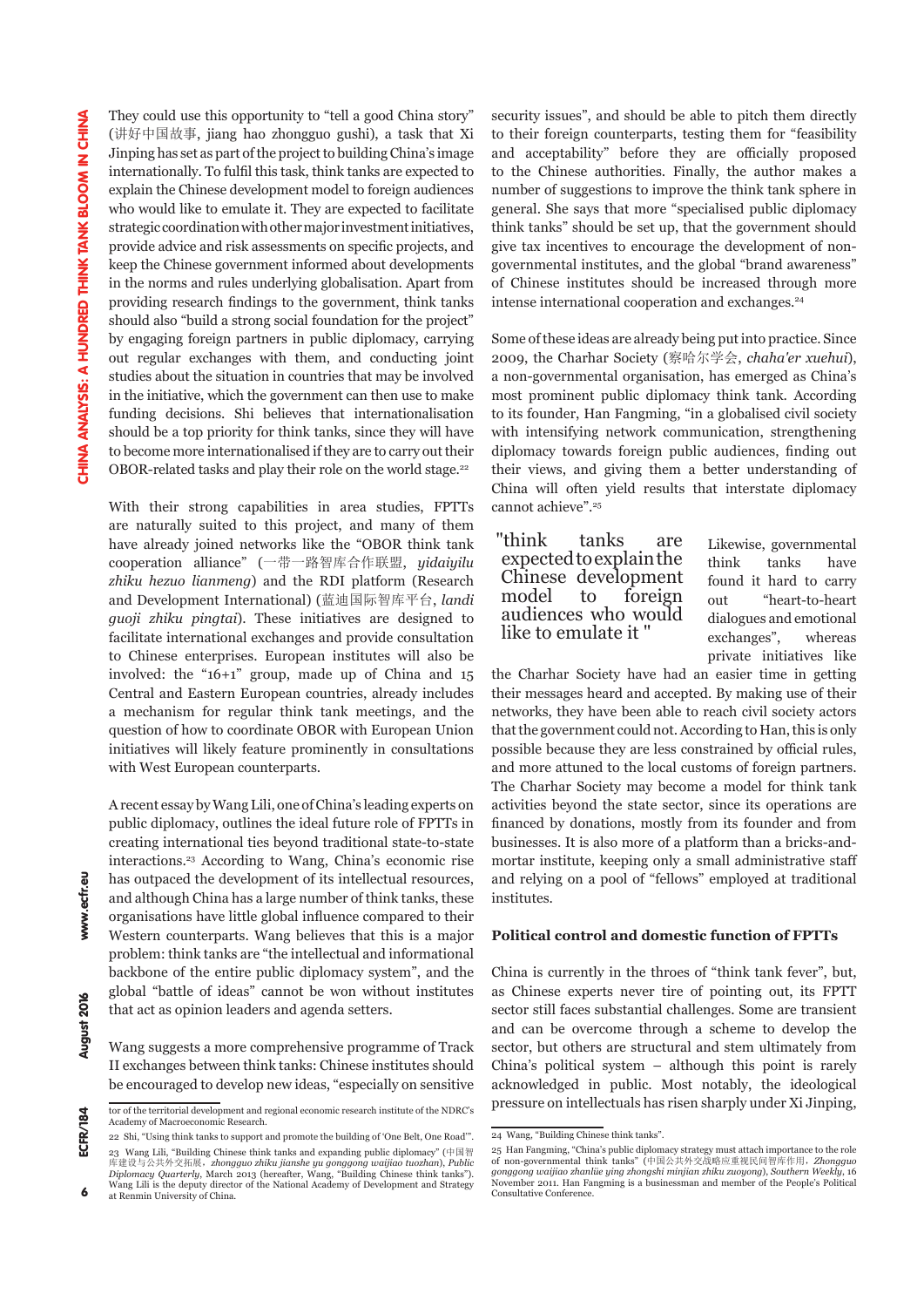and repeated warnings not to spread "Western values" or "improperly discuss central government policies" have had a chilling effect on policy discourse in China.<sup>26</sup>

Moreover, although FPTTs have now established a much larger presence in the media, their role in public discourse is often restricted. Because of the need to provide socalled "public opinion guidance" (舆论引导, *yulun yindao*), especially on sensitive foreign policy issues, FPTT statements are often propagandistic in nature and focused on endorsing or interpreting government policies, rather than delivering new ideas or making genuinely critical assessments. Since the push to build "new-type think tanks" will be overseen by the National Planning Office for Philosophy and Social Sciences (NPOPSS), a division of the Propaganda Department, this is unlikely to change.

Finally, the recent expansion of the government's anticorruption campaign has also had an impact on the work of Chinese scholars: new budgetary restrictions, red tape, and shrinking "grey areas" have complicated international exchange activities. In 2016, a new internal regulation limited overseas travel for Chinese academics to a maximum length of five days per country. This puts internationalisation under threat, and makes serious field research practically impossible.

Western scholars and policymakers must be aware of these constraints and the reasons behind them when engaging with Chinese FPTTs. However, despite the difficult political environment, exchanges should be kept up – should the winds shift again, China's think tanks may be able to realise their new roles much more fully, and investments in partnerships now could bear even greater fruit in the future.

### **How viable are private Chinese think tanks?**

### Angela Stanzel and Abigael Vasselier

Since 2013, China's President Xi Jinping has been calling for the establishment of new think tanks with Chinese characteristics (中国特色新型智库,*zhongguo tese xinxing zhiku*). The overall goal of this initiative is to improve the consulting mechanisms available to decision makers and to increase China's soft power. To help achieve this, the Central Committee published its "Opinion on strengthening the construction of new types of think tanks with Chinese characteristics" in January 2015. The document's main focus is on large state-run think tanks: it proposed a plan to set up 50 to 100 more of these.<sup>27</sup> But as well as governmental and university think tanks, it calls for the development of "civilian think tanks" (民间智库,*minjian zhiku*), in particular linked to big private companies and media groups. The expression "civilian think tanks" obscures major differences between these organisations, both in terms of their relationship to the government, and ultimately their capacity to influence policymaking.<sup>28</sup>

So many new Chinese think tanks are emerging so quickly that it seems impossible to keep track, to distinguish governmental from non-governmental organisations, or to distinguish research from consultancy institutions. The new top-down approach to transforming think tanks, as well as the proliferation of institutions, brings various challenges for Chinese think tanks, (both old and new). These challenges range from finding sufficient funding to establishing expertise and remaining independent from the state. As the following debate shows, these issues are a particular concern for non-governmental think tanks – and for some are even a matter of survival.

### **The emergence of media think tanks**

Wang Yan says that the Chinese leadership and official media's focus on the development of think tanks has caused a "Think Tank Spring" (智库春天, *zhikun chuntian*). She quotes an expert who says that the number of Chinese think tanks could double within a year. She describes the enthusiasm as that of a crowd following the latest fashion trend (赶时髦, *ganshimao*), scrambling to be first (争先 恐后, *zhengxiankonghou*), and thoroughly confused (一 哄而上, *yi hong er shang*). As a result, some scholars are concerned that this "Spring" will develop into a(nother) "Great Leap Forward" (大跃进, *da yuejin*): a movement with no clear direction or organisation.<sup>29</sup>

<sup>27 &</sup>quot;Opinion on strengthening the construction of new types of think tanks with Chinese characteristics" (关于加强中国特色新型智库建设的意见, *Guanyu jiaqiang Zhongguo tese xinxing zhiku jianshe de yijian*), State Council General Office, 1 January 2015.

<sup>28</sup> Wang Yan, "Mainland China's new think tank boom" (大陆新兴智库热潮, *Dalu xinxing zhiku rechao*), *Phoenix Weekly*, 7 June 2015 (hereafter, Wang, "Mainland China's new think tank boom"). Wang Yan is a journalist at *Phoenix Weekly*.

<sup>29</sup> Wang, "Mainland China's new think tank boom".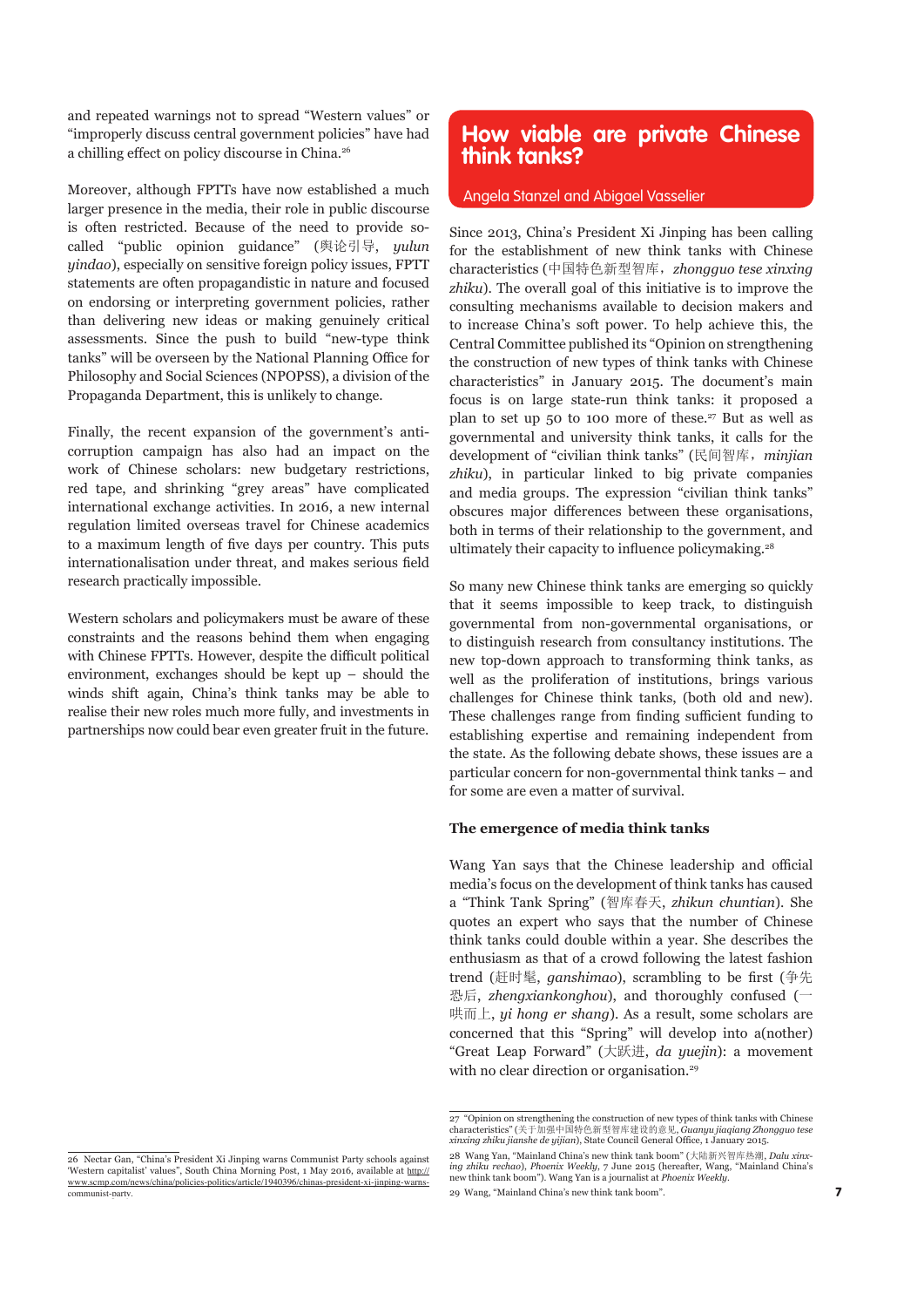Wang Yan says that the fastest growing cohort is nongovernmental think tanks, as opposed to organisations directly supervised by the party-state (such as the Chinese Academy of Social Sciences, the Central Party School, and the Development Research Centre of the State Council). The diverse landscape of non-governmental think tanks ranges from organisations established by the media sector, generally by the major publicly-owned outlets, to public policy think tanks such as the Centre for China and Globalization (中国 与全球化智库, *zhongguo yu quanqiu hua zhiku*). This was founded in 2008 by scholars trained abroad, and focuses on studying China's development in relation to globalisation. Wang also notes that an increasing number of think tanks are actually consulting firms on the US model, such as the Horizon Research Consultancy Group, which has specialised in market research on companies in China since 1992.30

Most media think tanks have only arrived on the scene in the past year or so. Gao Yang writes in *Time Weekly* that this new generation of think tanks appeared after the publication of the "Opinion" in January 2015 – just as the 2008 financial crisis triggered the creation of a number of non-university think tanks, which eventually became the mainstream Chinese think tanks.31 Media think tanks have mainly been created by the major public media outlets, such as the Liao Wang Institution (瞭望智库, *liaowang zhiku*), which was founded by Xinhua news agency, and the People's Daily Public Opinion Monitoring Unit (人民网舆情 分析室, *renmin wang yuqing fen xi shi*), affiliated with the online branch of People's Daily.

Gao stresses how active these organisations have been since their creation in 2015. They have succeeded in building on the existing networks and brands of their associated media outlets to develop their own influence. Often, they are already within the system, since – to take one example – Xinhua news agency has been providing advice and consultancy services to the government for years. Still, these organisations are in their infancy, and have some way to go before they are as influential as their longer-established counterparts. For instance, Gao notes that no media think tanks were among the top 15 of the Shanghai Academy of Social Sciences' "2015 report on the influential Chinese think tank".<sup>32</sup>

Gao says that most media think tanks are not profitable, or only barely, for the founding media outlets. His article discusses the difficulties facing new media think tanks, which struggle to survive financially, to establish themselves among the many well-established think tanks, and to carry out meaningful research.33 Wang reports wider dissatisfaction among think tanks outside of the governmental system, because they lack funds and feel they are largely ignored by the government.34

Because of the haste with which they were established and the lack of funds available to them, a large number of the new institutions have neither the expertise nor the resources to produce scientific, objective, and independent policy research. Wang says that among the institutions linked to the government – she cites the China Institute of Contemporary International Relations, attached to China's Ministry of State Security – there appears to be confusion about the content and direction of the new think tank policy. The question of think tanks' relationship with the government and their ability to influence policy remains highly opaque. Wang describes civilian think tanks as being both "open

" A large number of the new institutions have neither the expertise nor the resources to produce objective, and independent policy research "

and secretive" (公开而 隐秘的群体, *gongkai er yinmi de qunti*).35

In line with Wang's assessment, Meng Ziyi, Ye Yu An, and Liu Jie Fei's article in Financial Times China

highlights the contradictions inherent in the new civilian think tanks. Yi Peng, director of the think tank Pangu (盘 古, *Pangu*), expressed optimism about the development and influence of his own think tank in an interview with the Financial Times in September 2015. Pangu was established in 2014, and benefited from the favourable environment created for think tanks after the 18th Party Congress. It has produced large numbers of reports: two months after Pangu's launch, it had already published nine, dealing with topics in economics, finance, urbanisation, the internet, and other areas.36

Pangu presents itself as a success story – an example of a private entity that has managed to influence the Chinese media. For instance, on 18 April 2014, the People's Daily published Yi Peng's commentary on urbanisation on their webpage. Pangu might even have some influence in the government through unofficial communication channels such as academic committees. Yi says he believes it is a "responsibility to suggest good advice to the government" (经世致用, *jingshi zhiyong*). He thinks the most important challenge for think tanks is to provide content on topical and fashionable issues. In 2014, for example, Pangu published some 30 pieces on urbanisation. In 2015, their research focused on the One Belt, One Road (一带一路, *yi dai yi lu*, OBOR) infrastructure initiative and its impact on the regional economy. Pangu seems to be particularly effective in focusing on topics of current interest to the government, but its founder says that they have to be careful about this, since it can lead to excessive concentration on certain issues. Some 50 pieces related to OBOR were available on

8

<sup>30</sup> Wang, "Mainland China's new think tank boom".

<sup>31</sup> Gao Yang, "Why are new media becoming think tanks?" (新媒体为什么都在做智库?, *Xin meiti weishenme dou zuo zhiku?*), *Time Weekly*, February 2016 (hereafter, Gao, "Why are new media becoming think tanks?"). Gao Yang is a journalist at *Time Weekly*.

<sup>32</sup> Gao, "Why are new media becoming think tanks?" 33 Gao, "Why are new media becoming think tanks?"

<sup>34</sup> Wang, "Mainland China's new think tank boom".

**The trade-off between influence and autonomy** 

<sup>35</sup> Wang, "Mainland China's new think tank boom".

<sup>36</sup> Meng Ziyi, Ye Yu An, Liu Jie Fei, "One Era, Two Think Tanks" (一个时代,两个智库, *yige shidai, liangge zhiku*), *Financial Times China*, 23 September 2015 (hereafter, Meng, Ye, and Liu, "One Era, Two Think Tanks"). Meng Ziyi, Ye Yu An, and Liu Jie Fei are journalists at the *Financial Times China*.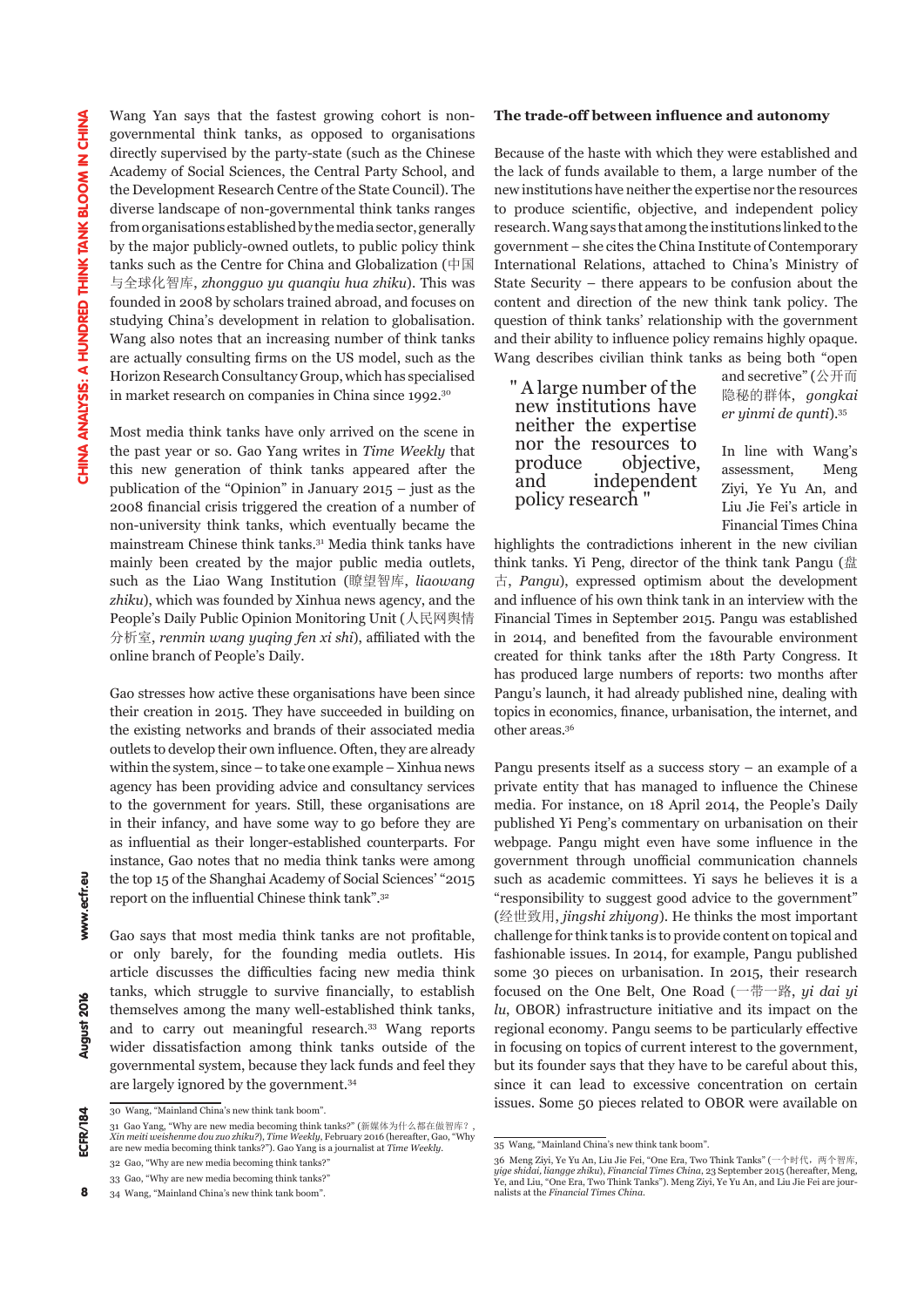Pangu's website between January and September 2015.37 As with the numerous articles produced on the topic by most Chinese think tanks, there are questions about the originality of this research.

In contrast to Pangu's steady growth, the Financial Times' authors discuss another think tank, the Unirule Institute of Economics (天测经济院所, *tianzi jingji yuan suo*), which has encountered more difficulties since its foundation in 1993. One of Unirule's biggest challenges is simple financial survival. It depends on public funding and consultancy services to maintain its operations, and researchers have even had to contribute their own funds to keep it afloat. Unirule evolved from an independent non-government organisation to being affiliated to a commercial consulting firm. Since then, it has launched several fundraising campaigns, with some success: from 2010 to 2014, enterprises and private companies (such as Lenovo) showed increased interest in providing it with funds. However, its situation remains precarious – it has relocated eight times in the past 20 years, moving from Beijing city centre to the outskirts of the capital.38

Unirule's research focuses on macroeconomics, including public policy, reforms, business, law, and the constitutional system. Unirule also aims to research more neglected issues, such as inequality within Chinese society, which relates to human rights. One of the challenges that come with dependence on public funds is the struggle to stay independent, especially on such contentious issues. In 2009, Shen Hong (a founding member and executive director of Unirule) mentioned the principle of neutrality (中立原则,*zhongli yuanze*) in an interview with China News Service, explaining that the organisation's assessment of the implications of policies for the public interest should be neutral and not subject to any kind of influence.39 While Pangu and Unirule at first seemed to have a similar status, Unirule's choice of topics seems to have cost it a lot. Still, Unirule's originality should not be overstated: its output remains close to the official line.

The Chinese government's creation of a favourable environment for think tanks has led to the flourishing of nongovernmental think tanks. These new organisations face the same challenges and opportunities as think tanks anywhere else in the world: in terms of funding, independence, impact, and visibility. However, the constraints and limits upon them, especially the need to obtain government support, might make this new generation of think tanks short-lived.

### **Politburo Study Sessions: A chance to influence Chinese leaders?**

### Kata Julianna Szabó

Expertise is a much sought-after commodity in Chinese decision-making circles. The Politburo is constantly in need of new information to help it to meet the domestic and international challenges of the day, while the Chinese Communist Party (CCP) values the tradition of learning from history.40 In order to satisfy these strategic and traditional requirements, a unique system adapted to Chinese particularities was invented by the party: the Politburo's "collective study" mechanism (集 体学习, *jiti xuexi*). Using this system, external expertise can be channelled into the Party in a manner that is institutionalised and controlled – and therefore risk-free for the party-state.

Intra-party study mechanisms have existed since the 1950s, but analysts usually date the establishment of the Politburo's collective study mechanism to 26 December 2002, when President Hu Jintao announced that party officials should strengthen their study skills.<sup>41</sup> Officials have done this by attending lectures on topical issues and discussing their relevance for policy. These study sessions are primarily seen as a platform for the dissemination of information, where experts from outside the CCP have the opportunity to share their ideas with the core of the Chinese leadership. But Chinese political analysts agree that the mechanism increasingly provides an opportunity for experts to set the policymaking agenda.42

### **Evolution under Xi Jinping**

The structure of the study sessions has changed little since the time of Hu Jintao; the main difference is where they are held.43 In the past, study sessions were organised exclusively at Zhongnanhai, the headquarters of the CCP and the central government. However, under Xi Jinping, a new trend has emerged: sessions are now sometimes

42 Liu, "CPC Politburo holds 30 study sessions in 3 years".

<sup>37</sup> Meng, Ye, and Liu, "One Era, Two Think Tanks".

<sup>38</sup> Meng, Ye, and Liu, "One Era, Two Think Tanks".

<sup>39</sup> Meng, Ye, and Liu, "One Era, Two Think Tanks".

<sup>40</sup> Liu Shaohua, "CPC Politburo holds 30 study sessions in 3 years" (中央政治局3年30次 集体学习, *Zhongyang zhengzhiju 3 nian 30 ci jiti xuexi*), *Renminwang*, 4 February 2016, available at http://www.chinaelections.org/article/851/240812.html (hereafter, Liu, "CPC Politburo holds 30 study sessions in 3 years"). Renminwang is the website of People's Daily. Liu Shaohua is a journalist for the *People's Daily*.

<sup>41</sup> Wang Lixin, "The structure of national learning abilities: from collective study sessions of the Politburo of the CPC Central Committee to individual research" (国家学<br>能力 的建构 — — 以中共中 央政治局集体学 习制度 为个案的研究 *Guojia yueyi ne* 能力 的建构 — — 以中共中 央政治局集体学 习制度 为个案的研究, *Guojia xuexi nengli de jiangou – yi zhonggong zhongying zhengzhiju jiti xuexi zhidu wei gean de yanjiu), Fudan Political Science Review (Fudan Zhengzhixue Pinlun*), 2015, Vol. 1, available at http://www.cnki.com.cn/Article/CJFDTotal-FDZZ201500005.htm (hereafter, Wang, "The structure of national learning abilities"). Wang Lixin is a researcher at the Department of Law and Political Science of the Shanghai Normal University.

<sup>43</sup> The study sessions, which last around two hours and take place every 40 days on average, are thoroughly prepared. The lecturers are carefully selected. They are experienced professionals, mostly professors or researchers, who have domestic and international credentials in the selected topic. A topic or policy area is deemed relevant if it covers an issue that is traditionally important to the CPC, such as Marxist ideology or peaceful<br>development, or if the issue is of pressing global or domestic importance, such as the<br>rule of law, fighting corruption, or the econ learning abilities").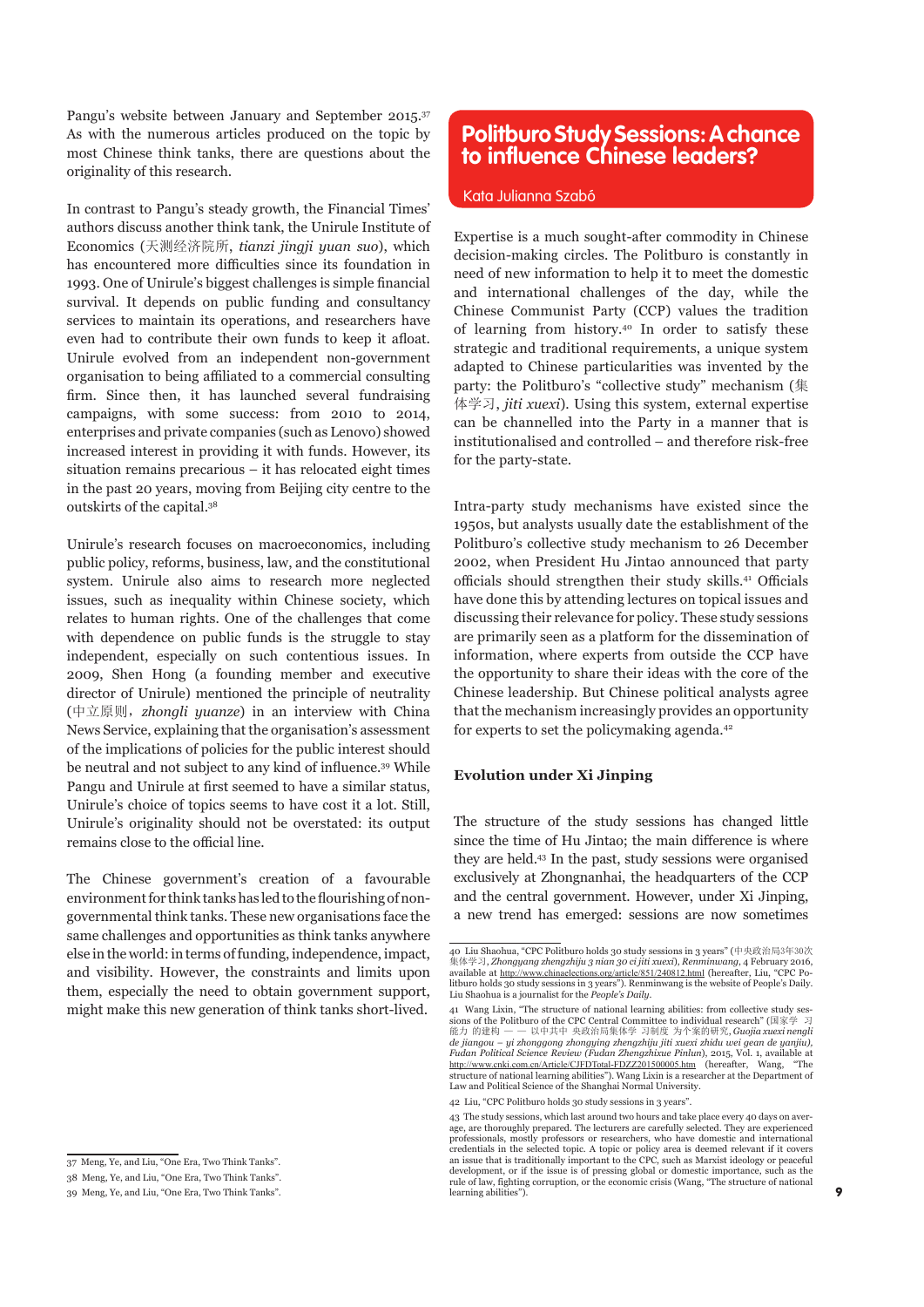conducted on-site at factories or innovation parks. This first took place on 30 September 2013, when the current Politburo held its ninth study session at the Zhongguancun Science Park to discuss innovation-driven development strategies.44 The change in setting corresponds to a change in the function of the study sessions: they are now aimed at achieving practical benefits from studying and providing better networking opportunities, not just channelling information into the government.45

Sessions have covered a wide range of topics over the last three and a half years, including development reform, domestic and international affairs, defence strategy, and the governance of the party and the country. The three most important topics of discussion in the sessions held by the 18th Politburo have been "reform and opening" (改 革开放, *gaige kaifang*), "peaceful development" (和平发 展, *heping fazhan*), and comprehensive "judicial system reform" (司法体制改革, *sifa tizhi gaige*).46 Beyond these broad topics, the 18th Politburo's study sessions have been particularly focused on economic issues, including the reform of the financial system, the transformation of the economy, and the housing industry. Marxist ideology and Party affairs are also more important than they were in the study sessions held for the 16th and 17th Politburo. In particular, the sessions have dealt with the history of anti-corruption efforts and their implications for modern China, and the issue of the "Three Stricts and Three Steadies" (三严三实, *sanyan, sanshi*) – a set of principles to which Xi wants Party members to conform.47

Wang argues that the CPC has proved that it is capable of renewing itself and adapting to the latest economic, technological, and societal developments in China. However, he stresses that there is still room for improvement. He thinks that the study mechanism could be made more effective if officials drafted policy recommendations based on the advice of lecturers, and if greater publicity was given to session reports and other study material, including discussion topics.48 Overall, Wang wants to make the output of the sessions clearer and more open.

46 Liu, "CPC Politburo holds 30 study sessions in 3 years".

#### **The intellectuals with access to the top leadership**

The 16th and 17th Politburo, according to Chinese sources, mostly relied on scholars from an academic background – but under Xi Jinping, a more diverse range of speakers have been invited to give lectures, including, central and local government officials. Business people, too, are playing a more important role: for instance, during the Politburo's visit to Zhongguancun, the CEO of internet company Baidu, Robin Li, was one of the lecturers.49 The number of government-linked academic institutions – previously the main source of lecturers for the sessions – has gone down; for instance, during the first two years of Xi's term, only two researchers from the Chinese Academy of Social Sciences (CASS) were invited, and there were no lecturers

|                   | "Mo shows that    |      |
|-------------------|-------------------|------|
|                   | foreign-based     |      |
|                   | scholars often    |      |
|                   | seem to have more |      |
| influence         |                   | than |
| Chinese scholars" |                   |      |

from the Development Research Centre of the State Council in this period.50 Under Hu Jintao, these two institutions sent more lecturers to the sessions than any other organisation.51

Wang is in favour of this change, and suggests making the study mechanism more open by broadening the selection of lecturers still further.52 However, mainland experts and their Hong Kong counterparts disagree on the role and importance of intellectuals from outside the CCP. Mainland analysts mostly consider that external lecturers add value to the decision-making process. But Mo Li, a Hong Kong author, argues that intellectuals in China must stick to the official party line in order to protect their careers, which limits their ability to influence policy formation.53 Following this idea, could study sessions also include foreign-based scholars – or more specifically, Chinese scholars based in other countries, as well as foreign scholars without Chinese roots? Using the examples of the Singapore-based Chinese scholar Zheng Yongnian and US political scientist Francis Fukuyama, who were recently invited to Beijing to meet Xi Jinping in person, Mo shows that foreign-based scholars often seem to have more influence than those of Chinese scholars. Nevertheless, Mo states that dialogue between non-Chinese scholars and Chinese leaders is often a sort of "chicken and duck talk", since the gap between their philosophies is too wide for them to easily understand each other.54

10

<sup>44</sup> Liu, "CPC Politburo holds 30 study sessions in 3 years".

<sup>45 &</sup>quot;The Political "Secrets" of the Politburo's Collective Study Mechanism" (政治局集体 学习的"政治密码", *Zhengzhiju jiti xuexide "zhengzhi mima"*), *Xinjingbao*, 1 February 2016, available at http://www.chinaelections.com/article/851/240780.html (hereafter, "The Political "Secrets" of the Politburo's Collective Study Mechanism", *Xinjingbao*). *Xinjingbao* is a newspaper issued by the Beijing Propaganda Department of the CPC.

<sup>47</sup> The "Three Stricts and Three Steadies" comes from an abbreviation of the Chinese<br>phrase ア以修身、严以用权、严以律己,又谋事要实、创业要实、做人要实 (yany phrase 严以修身、严以用权、严以律己,又谋事要实、创业要实、做人要实 (*yanyi*  xiushen, yanyi yongquan, yanyi lvji, you moushi yaoshi, chuangye yaoshi, zuoren<br>yaoshi), which translates as "Be strict in cultivating one's moral character, preventing<br>abuse of power and disciplining oneself. Be steady in takings and conducting oneself." Xi Jinping coined this expression on 9 March 2014. See<br>also Liu, "CPC Politburo holds 30 study sessions in 3 years", "Behind the scenes of the<br>92 CCP Politburo study sessions" (中共中央政治局92次集 able at http://cpc.people.com.cn/n/2014/0603/c64387-25093927.html (hereafter, "Behind the scenes of the 92 CCP Politburo study sessions", *Jinghua Shibao*).

<sup>48</sup> Wang, "The structure of national learning abilities".

<sup>49 &</sup>quot;The Political "Secrets" of the Politburo's Collective Study Mechanism", *Xinjingbao*. 50 The two lecturers were academicians Bu Xianqun and Fang Ning, who discussed previous anti-corruption campaigns. Bu Xianqun also spoke on the evolution of Chinese gover-nance. "Who are the 'professors' invited for the Politburo study sessions?" (政治局集体学 习都请哪些"老师", *Zhengzhiju jiti xuexi dou qing naxie 'laoshi'*), *Beijing Youth Daily*, 26 March 2015, available at http://news.xinhuanet.com/legal/2015-03/26/c\_127621872.htm.

<sup>51 &</sup>quot;Behind the scenes of the 92 CCP Politburo study sessions", Jinghua Shibao.

<sup>52</sup> Wang, "The structure of national learning abilities".

<sup>53</sup> Mo Li, "Foreign Researchers Entering Zhongnanhai: Fukuyama and Zheng Yongnian about the Freedom and Independence of Academic Research" (當外賓學者進過中南海 ──從福山和鄭永年看獨立自由學術人格, *Dang waibin xuezhe jinguo Zhongnanhai – cong Fu Shan he Zheng Yongnian kan duli ziyou xueshu renge*), *Zhengming Magazine*, March 2016 (hereafter, Mo, "Foreign Researchers"). Mo Li is a journalist at *Zhengming Magazine*.

<sup>54</sup> Mo, "Foreign Researchers".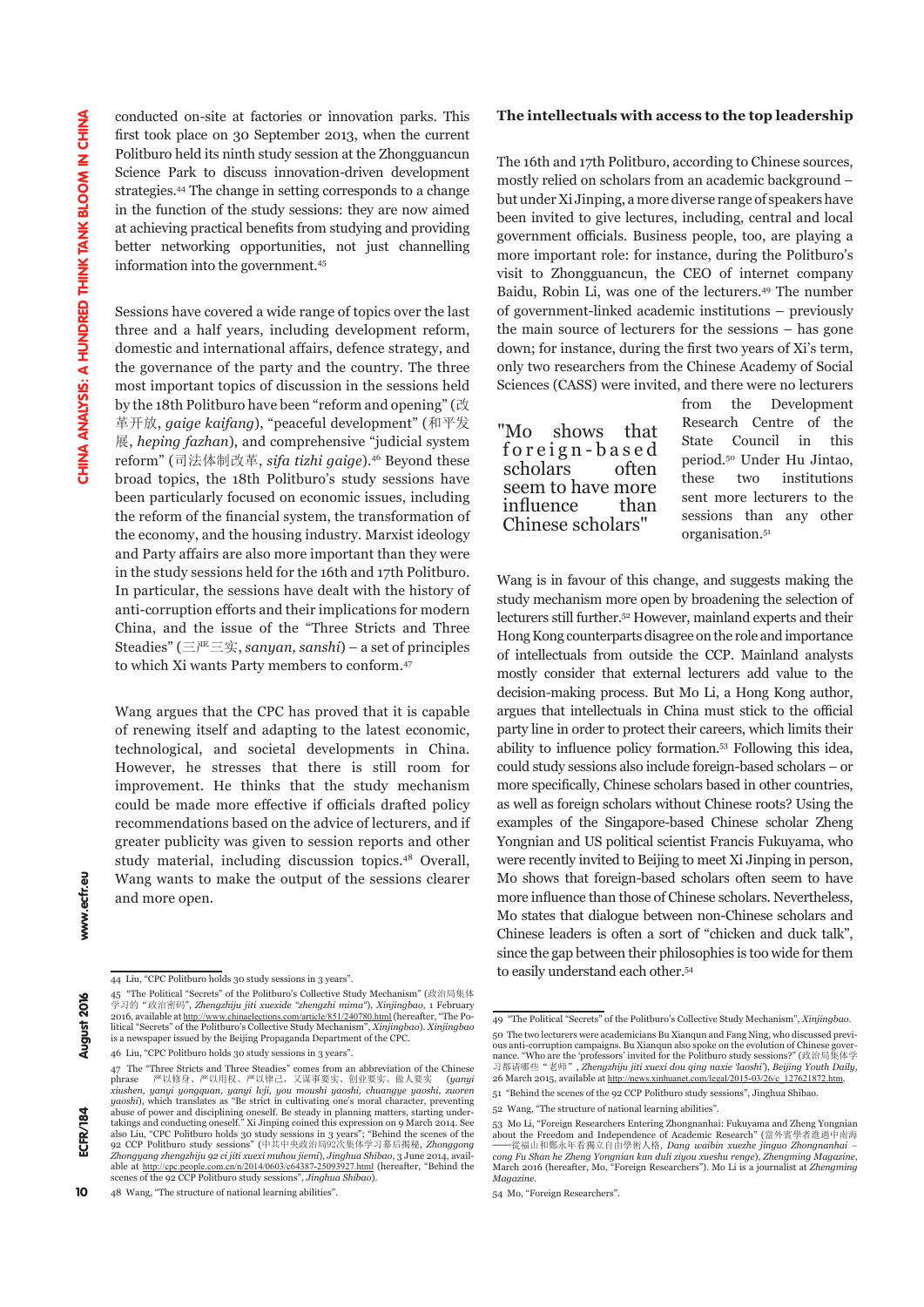Since 2002, the collective study mechanism has evolved from an opportunity for theoretical discussions into a platform for policymaking and networking. The most remarkable change is the broader the recruitment of speakers. While their level of impact remains unclear, intellectuals from diverse backgrounds are now able to speak to the core of China's leadership.

### About the authors

*François Godement* is director of the China & Asia programme and a senior policy fellow at the European Council on Foreign Relations. He is also a non-resident senior associate of the Carnegie Endowment for International Peace in Washington, D.C., and an outside consultant for the Policy Planning Staff of the French Ministry of Foreign Affairs. He can be reached at *francois.godement@ecfr.eu*.

*Silvia Menegazzi* is a Postdoctoral Research Fellow at LUISS Guido Carli University in Rome. She can be reached at *smenegazzi@luiss.it.*

*Pascal Abb* is a research fellow at the GIGA Institute of Asian Studies. He can be reached at *pascal.abb@gigahamburg.de.*

*Angela Stanzel* is a Policy Fellow for the ECFR's Asia and China Programme. She can be reached at *angela.stanzel@ ecfr.eu.*

*Abigaël Vasselier* is the Programme Coordinator for the ECFR's Asia and China Programme. She can be reached at *abigael.vasselier@ecfr.eu.*

*Kata Julianna Szabó* is a Research Assistant at the D-GESS Departement, ETH Zürich. She can be reached at *kata. szabo@gess.ethz.ch*.

*Jérôme Doyon* is the editor-in-chief of *China Analysis*, and an associate policy fellow for the ECFR's Asia & China Programme. He can be reached at *jerome.doyon@ecfr.eu*.

ECFR would like to thank Justine Doody for her help in preparing the text for publication.

This paper does not represent the collective views of ECFR, but only the view of its authors.

Copyright of this publication is held by the European Council on Foreign Relations. You may not copy, reproduce, republish or circulate in any way the content from this publication except for your own personal and noncommercial use. Any other use requires prior written permission.

© ECFR 2016

Contact: london@ecfr.eu